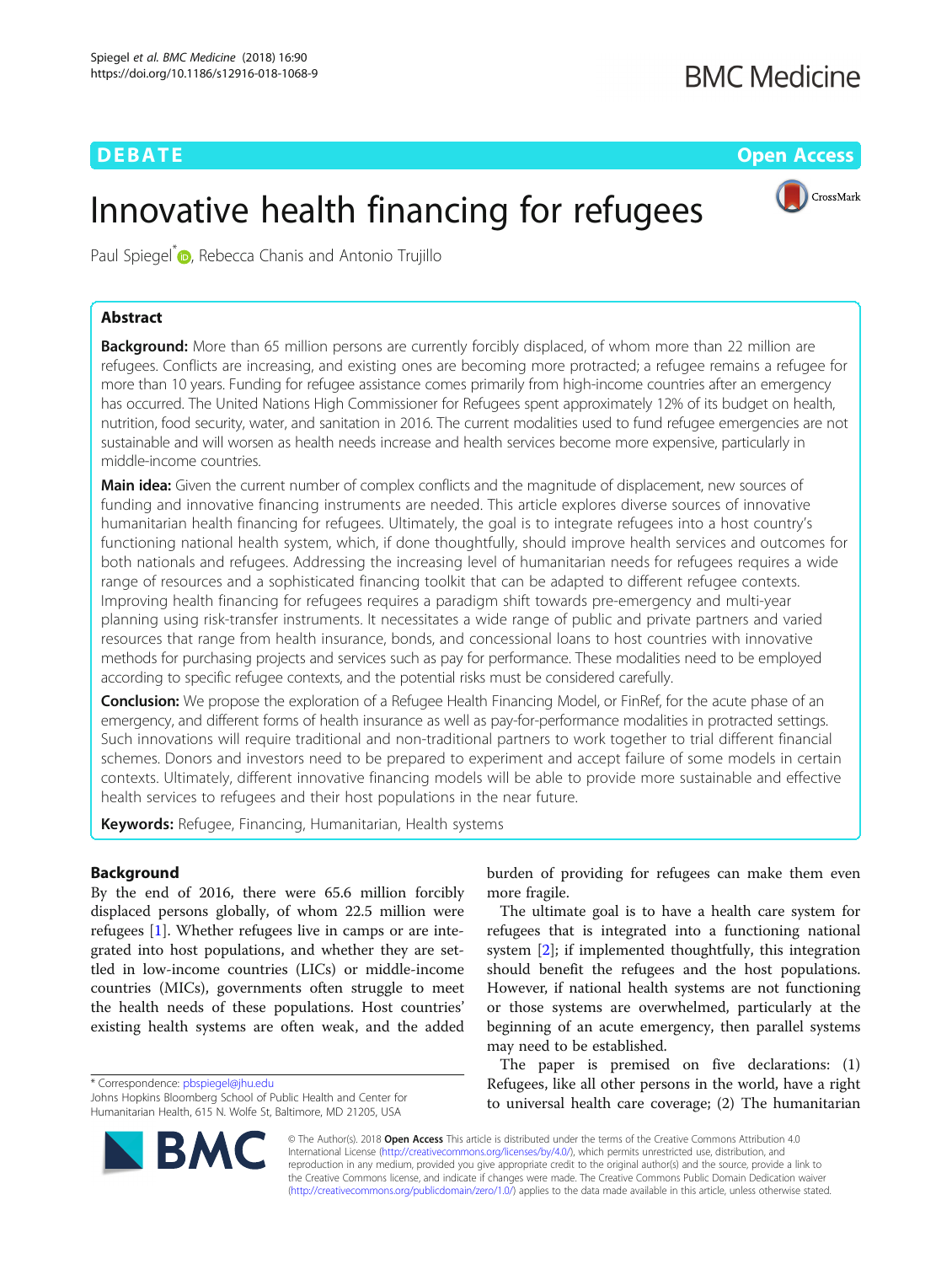<span id="page-1-0"></span>system is currently overstretched and underfunded, and it cannot meet the current demands of multiple and increasingly protracted humanitarian emergencies [[3\]](#page-8-0); (3) Traditional funding for humanitarian emergencies is insufficient, unsustainable, and predominantly provided by high-income countries (HICs); (4) Current funding instruments overwhelmingly consist of post-emergency external assistance provided to United Nations (UN) and international non-governmental organizations (NGOs); and (5) Refugee crises are generally protracted, rather than short term; the average refugee remains a refugee for more than 10 years [\[4](#page-8-0)].

Refugee contexts and their various attributes can be categorized in numerous ways. For this paper, we use the following framework (Table 1). How and what type of refugee health care is established depends upon the contexts listed in Table 1. For example, types of services and their quality may differ between the acute emergency phase, where there is often limited capacity and security, compared with the protracted phase, where there is more stability. Parallel health systems are often established in camp settings compared with out-of-camp settings, where they are often integrated within existing national systems. Types of services and ability to refer may differ between urban/peri-urban and rural settings as well as between LICs and MICs. Although it is difficult to clearly define functioning and non-functioning district health systems, the essential issue relates to the ability of the district health services to integrate refugees into an existing system that will provide sufficient access and quality of services. If such a system cannot do this, even with support from international organizations, then alternatives need to occur, such as providing parallel services by NGOs or the private sector. However, such parallel services should be avoided if possible.

## Instruments for financing humanitarian emergency risk

Available financing instruments have two fundamental components: risk and timing [[5](#page-8-0)]. Risk is defined as the potential for or probability of a loss and can be related to individuals or events. Risk-retention tools hold refugee host countries responsible for risk. They provide for more flexible payments, as they can be

spent at their discretion. These tools include contingency funds, budget allocations, contingent credit, budget reallocations, tax increases, and post-emergency credit. Risk-transfer tools allow host countries to transfer risk to another party. This provides more security by having another entity be responsible for the risk. These tools include insurance, reinsurance, bonds, swaps, and donations.

Timing, the other essential component, relates to when the risky outcome occurs. Pre-emergency (ex ante) instruments depend upon planning for emergencies and include reserves, contingency funds, budget contingencies, contingent debt facilities, and risk-transfer products. Post-emergency (ex post) instruments do not depend upon planning for emergencies and include donations, budget reallocation, loans, and tax increases.

There are a variety of financing instruments available for preparing and responding to humanitarian emergencies that combine different features of timing and risk. Table [2](#page-2-0) shows refugee humanitarian financing instruments categorized according to risk and time.

## Traditional humanitarian and refugee financing

International humanitarian assistance reached a record high of US\$27.3 billion by the end of 2016 (this included assistance related to conflict and natural disasters, refugees, internally displaced persons, and non-displaced persons). Humanitarian funding is mostly provided from a donor to an organization for either direct implementation or to be passed on to implementing partners. In 2016, nearly half of all international humanitarian assistance, primarily from government donors from the Organisation for Economic Co-operation and Development, was provided in the first instance to multi-lateral organizations, primarily to UN organizations. Five government donors (all HICs except for Turkey) contributed 65% of the total humanitarian funds in 2016, with the USA providing 31% and European countries combined providing 53%. As funding from some government donors slowed, the potential of funding from private sources (i.e., individuals, trusts and foundations, and companies) continued to increase to \$6.9 billion (25%) [\[6](#page-9-0)].

Table 1 Refugee contexts framework

| Phase                                                                                                                                                                         | Location                                              | Host income level                                           | District health system                                           |
|-------------------------------------------------------------------------------------------------------------------------------------------------------------------------------|-------------------------------------------------------|-------------------------------------------------------------|------------------------------------------------------------------|
| • Preparedness (pre-emergency)<br>• Acute emergency<br>• Protracted $(> 5$ years)<br>• Durable solutions<br>o Voluntary repatriation<br>o Local integration<br>o Resettlement | $\bullet$ Camp, out of camp<br>$\bullet$ Urban, rural | • Low-income country (LIC)<br>• Middle-income country (MIC) | $\bullet$ Functioning<br>• Semi-functioning<br>• Non-functioning |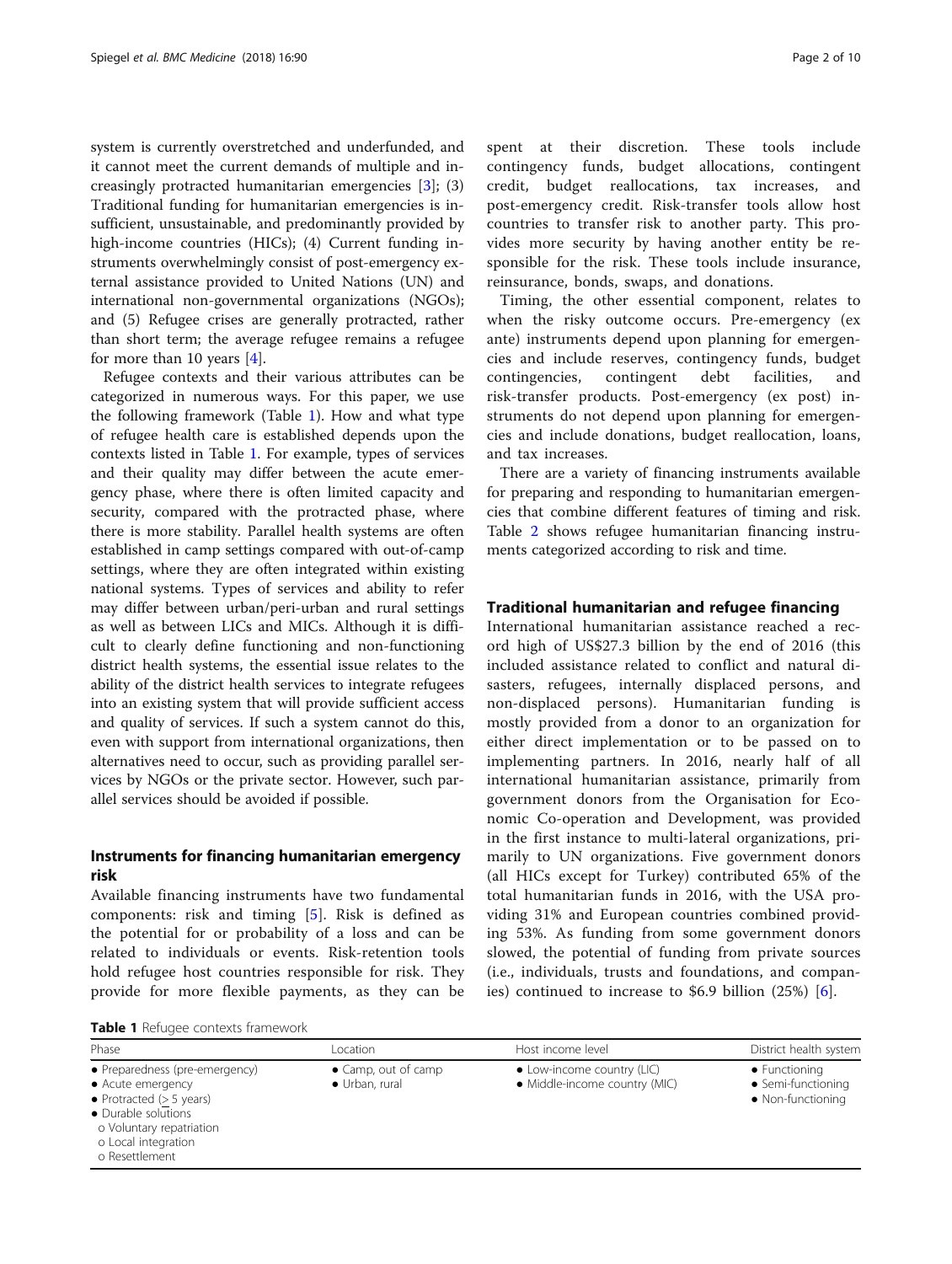|                                                                              | Dependent upon planning                                                                                                                                                                                                                                                                                                                                                                                                                                                                                                                                                                                                                  | Not dependent upon planning                                                                                                                                                                                                               |
|------------------------------------------------------------------------------|------------------------------------------------------------------------------------------------------------------------------------------------------------------------------------------------------------------------------------------------------------------------------------------------------------------------------------------------------------------------------------------------------------------------------------------------------------------------------------------------------------------------------------------------------------------------------------------------------------------------------------------|-------------------------------------------------------------------------------------------------------------------------------------------------------------------------------------------------------------------------------------------|
| Risk retention<br>(refugee host countries<br>are responsible for risk)       | • Domestic contingency funds or budget allocations:<br>money for emergency relief set aside prior to event<br>• Taxes and subsidies to alter incentives for providing<br>funding<br>• Line of contingent credit: a loan disbursed under<br>certain circumstances                                                                                                                                                                                                                                                                                                                                                                         | • Budget reallocation<br>$\bullet$ Tax increases<br>• Post-emergency credit<br>• User fees<br>• Taxes and subsidies to alter incentives for<br>providing funding<br>• Tariffs or subsidies to alter prices of goods<br>during emergencies |
| Risk transfer<br>(refugee host countries<br>transfer risk to another entity) | • Traditional insurance or reinsurance: contract where<br>insured pays insurer a premium, and insurer agrees<br>to pay for pre-specified and post-verified losses<br>• Indexed insurance: insurance contract where insurer<br>makes payments based on certain external,<br>measurable parameters or index<br>• Capital market instruments: financial instruments that<br>can be bought or sold on capital markets, and<br>investors shoulder risk (e.g., catastrophe bonds and<br>swaps, Pandemic Emergency Financing Facility)<br>· Contingency pooled UN funds (e.g., Central Emergency<br>Relief Fund and Country-Based Pooled Funds) | • Discretionary post-emergency aid: includes<br>in-kind and cash transfers<br>Discretionary post-emergency aid is the most<br>common instrument for aid delivery in<br>humanitarian emergencies and is provided<br>primarily by HICs      |

<span id="page-2-0"></span>Table 2 Refugee humanitarian financing instruments listed according to risk and time

Five crises in 2016 (in Syria, Yemen, South Sudan, Iraq, and Ethiopia) accounted for more than half (53%) of all funding allocated to specific emergencies. Protracted crises continue to absorb the largest volumes of international humanitarian assistance, yet much of the funding provided to these countries in protracted crises still arrives annually rather than in multi-year grants [[6\]](#page-9-0).

Protecting and assisting refugees is primarily the responsibility of the host state. Domestic governments often provide significant funding to the hosting of refugees. However, there are no standardized reporting systems, and thus financial contributions are difficult to estimate. The majority of refugees are hosted in countries with limited domestic capacity to support them. Thus, traditional refugee funding comes from risk-transfer instruments primarily by donations from HICs. The United Nations High Commissioner for Refugees (UNHCR) expenditures increased from \$1.9 billion in 2012 to \$3.2 billion in 2016 with Africa receiving \$1.0 billion (31%) followed by the Middle East and North Africa with \$0.9 billion (27%). Health, nutrition, food security, water, and sanitation were approximately 12% of the overall UNHCR's 2016 expenditures. UNHCR receives the large majority of its funding from HICs [[7\]](#page-9-0).

## Innovative refugee health financing mechanisms

Innovative financing mechanisms are defined as non-traditional applications of overseas development assistance, joint public-private mechanisms, and flows that fundraise by tapping new and varied resources that deliver new financial solutions to humanitarian and/or development contexts [[8\]](#page-9-0). Addressing the increasing level of humanitarian needs for refugees requires a wide range of resources and a sophisticated financing toolkit that can be adapted to different refugee contexts (Table [1](#page-1-0)). Improving health financing for refugees requires a paradigm shift towards pre-emergency and multi-year planning using risk-transfer instruments (Table 2). The following sections examine current and evolving innovative health financing mechanisms from various settings and then makes recommendations for refugee contexts.

## Insurance and bonds

## Traditional health insurance

Insurance companies pool risk by having the insured pay premiums to the insurer. Should any insured entity suffer a loss, the insurance company will cover them. Insurers often buy reinsurance from a third party. Reinsurance shares risks and gains and reduces loss in the case of an extreme event for which an insurer cannot pay. A government or organization that insures humanitarian emergencies needs to determine how much risk it retains and how much it transfers, or whether it would just buy an insurance policy from a private company. There are various types of insurance schemes, from those that are publicly funded through some form of taxation (public insurance) to privately funded types (private insurance). Types of enrollment (mandatory, voluntary), contributions (income-based, community-based, risk-based), and management (public, non-profit, for-profit commercial, non-profit community) vary accordingly.

The main objective of refugee health insurance should be to integrate refugees into existing national systems, if they exist and are functioning. When such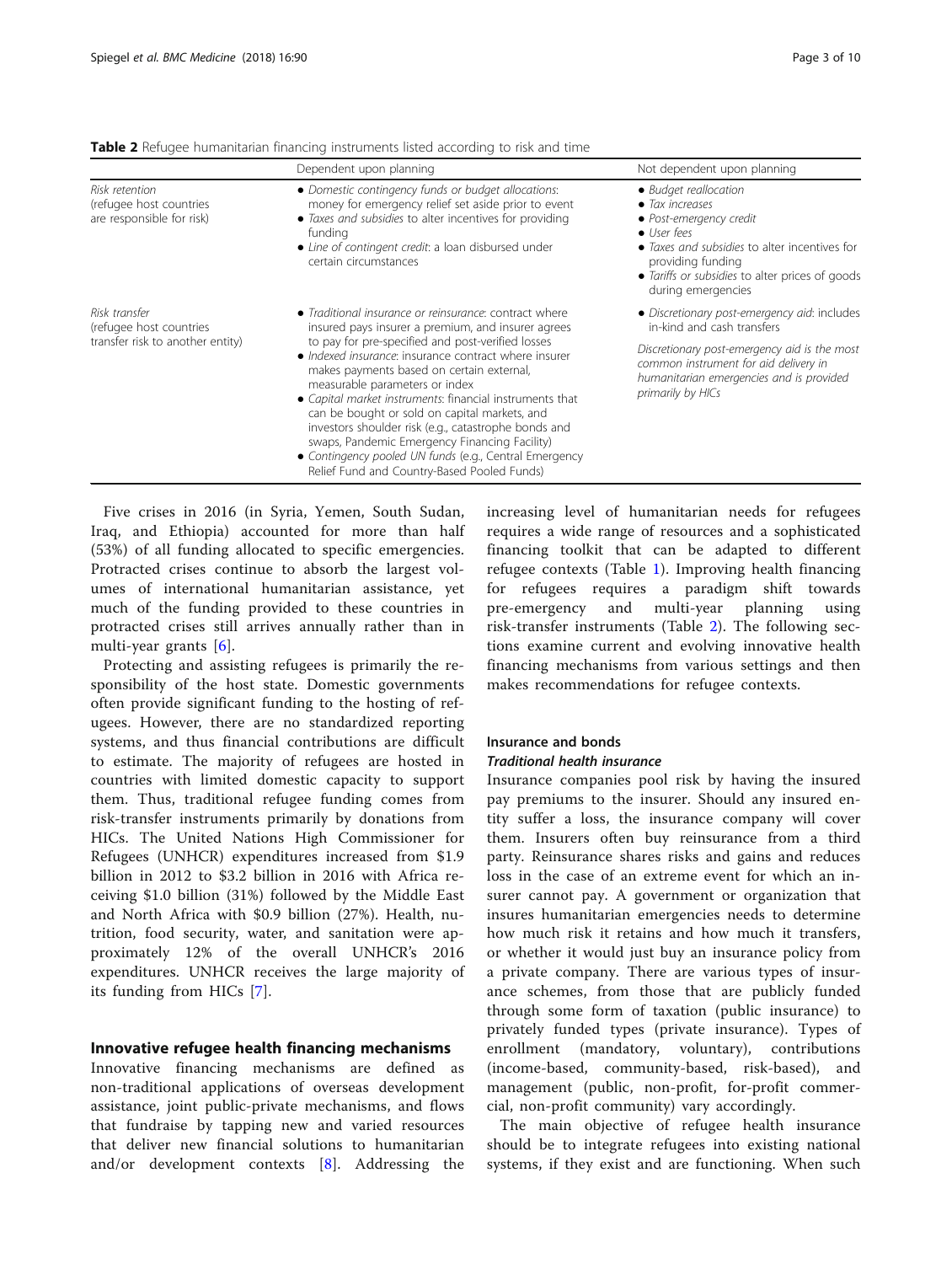systems are "semi-functional," external financial assistance and expertise may help some national systems improve sufficiently to provide health services for their own citizens and refugees. Numerous countries in Africa have integrated universal health coverage into their national frameworks, but progress towards implementation has been uneven [[9\]](#page-9-0). In the future, as more countries in Africa provide universal health coverage, the more feasible it will be for refugees to integrate into such systems. In many areas where refugees are residing, national social welfare systems, including health insurance, are not available, and thus this would not be an option for refugees.

In protracted settings, when the health situation is relatively stable, traditional health insurance for refugees should be considered [[10\]](#page-9-0). The majority of refugees currently live in protracted settings. However, relatively few refugees currently have access to public health insurance schemes. For health insurance for refugees to be feasible and sustainable, however, refugees must have access to livelihoods to pay for their premiums and co-share costs. The issue of livelihoods is complex and will not be discussed in detail here. However, the right to work for refugees is essential to reduce refugee dependency as well as the amount of donor assistance. The World Bank's 2016 report entitled "Forcibly displaced: towards a development approach supporting refugees, the internally displaced, and their hosts" shows that refugee influxes often benefit the local economy, although who benefits within that community is more nuanced [\[4](#page-8-0)].

There are numerous direct and indirect benefits in allowing refugees to access national health insurance schemes. Improved access to health services and financial protection are clearly the two largest benefits. Indirect benefits include the provision of an official piece of documentation (a health insurance card) that may protect refugees from harassment by authorities and provide refugees with a sense of belonging and security, or allow them to send and receive remittances (Box 1). More data about refugees may be provided to UNHCR and its partners to more objectively decide who is most vulnerable. Other data can be collected from health insurance companies about who uses which services, where, and for what reason. The protection benefits and data may also allow for improvement in other sectors and programs. Although equity is an important component in health care, it must be one of many essential factors to be considered in providing health insurance. While a scheme may exclude a group of especially vulnerable refugees or those with specific illnesses, it may still be cost effective for some or the majority of refugees who have the possibility of paying health insurance premiums [[10\]](#page-9-0).

## Box 1: Refugee health insurance in the Islamic Republic of Iran

The Islamic Republic of Iran and the UNHCR launched the health insurance scheme (HISE) for Afghan refugees in 2011 through a semi-private insurance company, as the government did not allow refugees access to the national system at that time. HISE was made available to registered refugees on an individual and voluntary basis with the overall goal of improving equity and financial access to in-patient services, with a special focus on vulnerable populations. The launching of the HISE also aimed at generating additional opportunities for further improvement of refugees' access to health care and creating a positive impact on their health status. Through minimizing the financial burden of vulnerable refugees, the HISE also aimed at indirectly generating positive impacts on the prevention of gender-based violence, school drop-outs, and other issues. The scheme provided complementary health insurance coverage to 331,003 Afghan refugees, including 214,652 vulnerable persons and 116,351 non-vulnerable refugees. Registered refugees in Iran have the possibility to obtain work permits and thus livelihoods. This allowed some of them to pay for their premiums and co-payments themselves. For those who could not pay and met the vulnerability criteria, the UNHCR covered their costs. In 2015, negotiations were concluded with the government to allow refugees access to the national HISE.

There will always be vulnerable populations in all societies who cannot afford to pay for health insurance. Decisions as to who is vulnerable and who will help to pay (fully or partially) for these vulnerable persons will need to be made. Depending upon the number of refugees contributing to the national system, the risk pool may have sufficiently grown to allow for subsidizing the insurance premiums and co-payments for these refugees as occurs with nationals. Other sources of revenue could come from UNHCR, which is currently funding millions of dollars in health care services via governments, NGOs, and faith-based organizations, often providing parallel services.

Finally, the provision of private health insurance is also a possibility, but it is nearly always significantly more expensive than national health insurance and should be avoided except in atypical circumstances when governments will not allow refugees to access national systems and it is considered financially viable. In general, refugees should be provided with a similar level of services to that of the "average" national [[2\]](#page-8-0). In most countries where refugees are located, it is unlikely that the "average" national can afford private health insurance.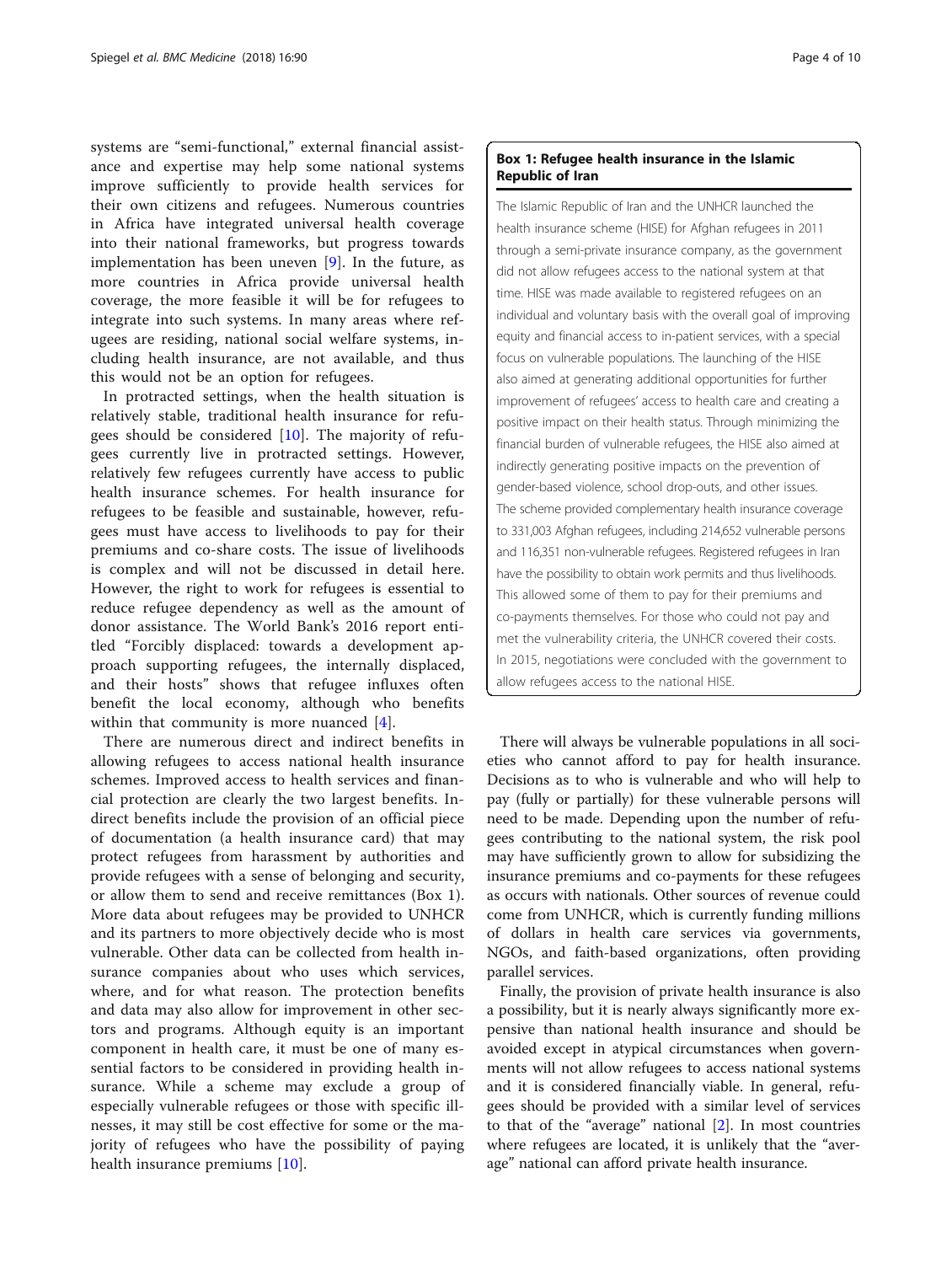Microinsurance and community-based health insurance schemes The terms "microinsurance" and "community-based health insurance" (CBHI) are often used interchangeably; however, microinsurance is a broader concept that includes CBHI schemes. Microinsurance refers to public, private, not-for-profit, or community-based insurance schemes whose services operate at the local level and are specified to the needs of the poor. It targets those who would generally be excluded from mainstream insurance coverage. It protects the vulnerable from risks specific to their situation (e.g., flooding, catastrophic health expenditures) based on the risk likelihood and cost. Individuals pay low premiums to a small pool, and the fund provides limited coverage with a small but still meaningful payout. Microinsurance schemes are often integrated into existing social protection systems [[11\]](#page-9-0).

Challenges arise when enrolling the extremely poor who generally cannot pay into the pool, which means that subsidization is required. Microinsurance schemes can also be difficult to sustain, particularly for health, as they require individuals to consistently pay into the pool, which may collapse if too many people withdraw at once.

CBHI is a microinsurance scheme focused on mitigating health risks. It is managed at the community level by a community organization rather than a public, private, or not-for-profit group. The community organization collects premiums and pools funds to protect enrolled community members from risks. Enrollment is voluntary, and usually these schemes emerge when the social protection system or private sector cannot reach affected individuals. CBHI generally has low transaction costs and high trust but, like microinsurance, struggles with maintaining enrollment and creating a large enough pool to adequately cover multiple claims at once [[10](#page-9-0), [11\]](#page-9-0).

To our knowledge, CBHI has not yet been implemented to scale for refugees in LICs or MICs. We recommend that, together with traditional health insurance for refugees in protracted settings, CBHI for refugees in similar settings should be explored. It can substitute, complement, link with, supplement, or provide an alternative for other refugee health care mechanisms.

## Combined indexed insurance and catastrophe bonds (Refugee Health Financing Model)

Insurance can operate at several levels in emergency-prone contexts, offering disbursements to states, organizations, communities, or individuals. Regional risk-transfer and insurance mechanisms for natural disasters have existed for more than a decade and are increasingly being explored for other crises, such as pandemics. Mutualizing risk shares costs associated with loss and risk among many parties, so no single party is solely responsible. Governments, businesses, communities, or multi-lateral agencies

can pool funds to protect populations against disasters, linking payment to natural disasters and now epidemics [\[5](#page-8-0), [6\]](#page-9-0).

Bonds are a common capital market tool where a creditor loans money to a public, corporate, or other entity, which issues them a bond. The bond lasts until a preset date (maturity date), and once mature, the loaned funds (bond principal) are returned. Interest is usually paid out periodically until maturity. Bonds have either a set or variable interest rate (coupon). Catastrophe bonds are issued by a public entity, insurance company, or other organization to an investor. They have a high coupon rate, usually to reinsure another party. If a catastrophe occurs (currently, most of these bonds are for natural disasters), the investor defers or forfeits payment of the interest and/ or principal. Instead the money is used to address the catastrophe. If there is no catastrophe, the bonds typically mature within 3 years, and investors are paid back the principal with interest [\[5](#page-8-0)].

Three different examples are presented (Box 2) that could be adapted and explored for different refugee contexts:  $(1)$  the African Risk Capacity (ARC) group  $[12]$  $[12]$ ,  $(2)$ the Caribbean Catastrophe Risk Insurance Facility (CCRIF) [\[13\]](#page-9-0), and (3) the Pandemic Emergency Financing Facility (PEF) [\[14](#page-9-0)]. Could such a combination of modified risk-transfer instruments be used for refugee emergencies pre-crisis? The answer is unknown.

We present here a model modified from the PEF called the Refugee Health Financing Model (FinRef), which requires further exploration by a multi-disciplinary team including experts in finance, insurance, health, develop-ment, and humanitarian emergencies (Fig. [1\)](#page-5-0).

The objective of FinRef is to provide funding from diverse sources, using a variety of financing mechanisms, to provide health services to refugees during the acute phase of an emergency using pre-emergency planning. A cash window for immediate funding uses existing pool funding mechanisms that sets aside donations to be immediately available for emergency responses to humanitarian crises. Funding is channeled through UN-managed humanitarian pooled funds, such as the global Central Emergency Response Fund (CERF) and Country-Based Pooled Funds (CBPFs). These pool funding modalities have almost doubled over the past decade and reached \$1.2 billion in 2016 [[6\]](#page-9-0). Despite this significant increase, the CERF and CBPFs are limited, available for all sectors, and cannot sufficiently address the health needs of refugees.

An insurance window could be funded by *bonds* financed by the private sector or multi-lateral organizations and have clear parametric indices for payout. For bonds, there are at least two alternatives: (1) Short-term bonds are meant to bridge a gap due to insufficient funds at the beginning of an emergency. Guarantees from multi-lateral agencies or governments to repay the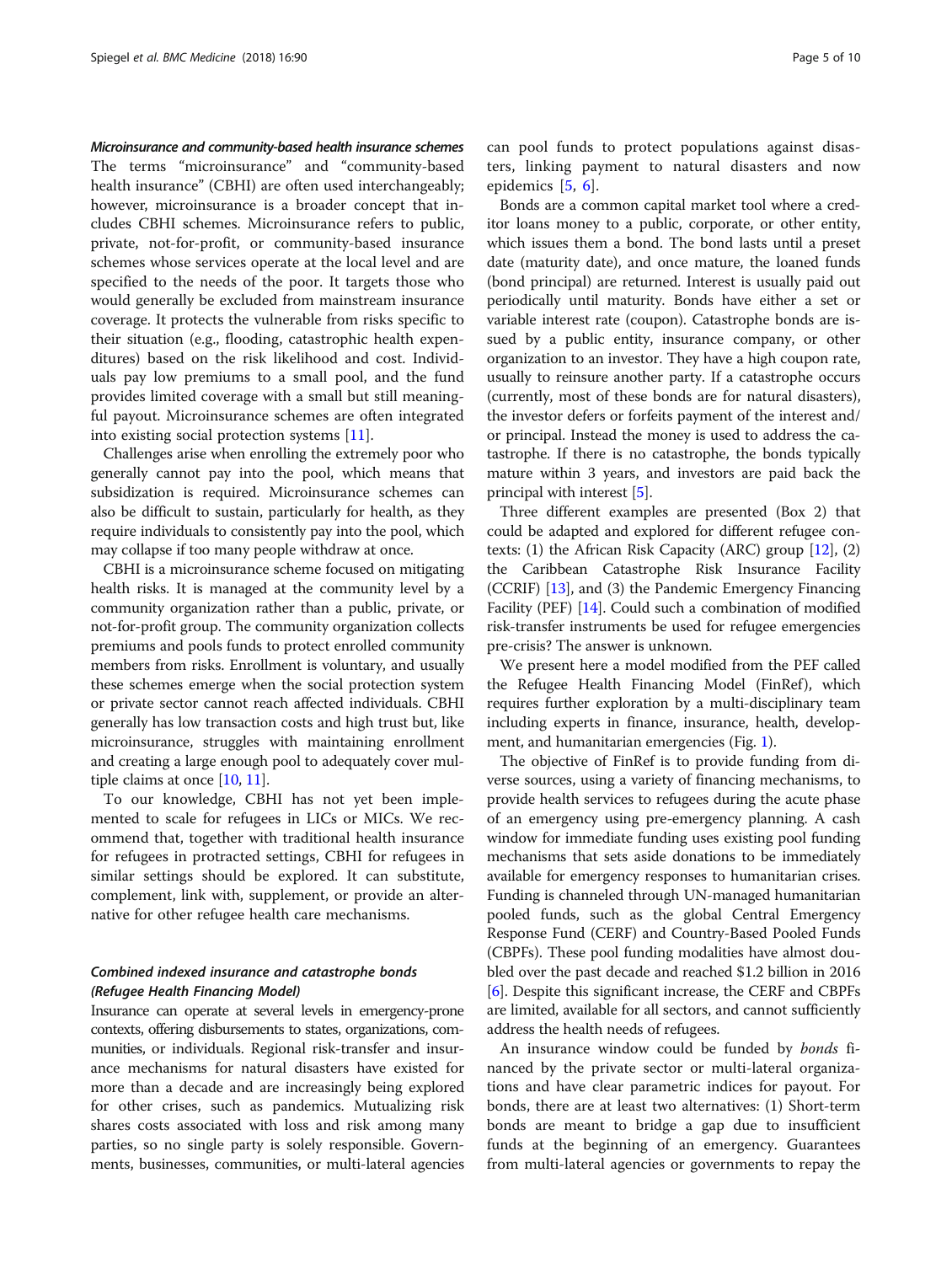## <span id="page-5-0"></span>Box 2: Examples of indexed insurance and catastrophe bonds

The African Risk Capacity (ARC) group. The ARC group holds governments accountable for mitigating natural disasters and guaranteeing quick service delivery. ARC is Africa's first sovereign catastrophe insurance pool. It uses data that combines weather and crop data with information on vulnerable populations and past analysis of the costs of response. Disbursements to ARC policy-holding governments are triggered when the estimated cost of responding crosses an agreed-upon pre-defined threshold. Since its launch in May 2014, nine countries have joined the ARC, and three participating countries (Mauritania, Niger, and Senegal) have received their first payouts, totaling a combined US\$26 million.

The Caribbean Catastrophe Risk Insurance Facility (CCRIF). The CCRIF offers insurance coverage to Caribbean governments for natural disasters, combining it with capital market instruments and a parametric index. It covers 17 countries for earthquakes, tropical cyclones, and excessive rainfall. Countries purchase insurance through an annual premium, and are insured for up to \$100 million. If an event occurs, disbursements occur within 2 weeks. The CCRIF uses segregated portfolios to manage risk while maintaining a single operational structure. In addition to offering insurance, the CCRIF finances itself through the reinsurance market, catastrophe bonds, and catastrophe swaps. To reinsure the CCRIF, the World Bank issued \$30 million in catastrophe bonds. The bonds rely on a parametric index that can be triggered annually, and they cover some of the risk from storm surges, wind from tropical cyclones, and earthquakes. If the trigger occurs, then the principal is reduced (by preset terms) and paid to CCRIF. The investors are private funders and companies that can trade these bonds on secondary markets.

Pandemic Emergency Financing Facility (PEF). The PEF is an innovative insurance-based mechanism created by the World Bank and its partners that will provide surge funding in the form of grants to LICs to respond to rare, high-severity disease outbreaks on the regional level to attempt to prevent them from becoming pandemics. The PEF is needed because there is no fast-disbursing financing mechanism to provide significant funds to resource-constrained countries early enough to support them to combat an escalating epidemic. The PEF includes insurance, bond, and cash windows. The insurance window covers a maximum amount of US\$500 million over 3 years through catastrophic (pandemic) bonds and pandemic insurance. Payment is trigged by an outbreak of specific diseases or disease families with pandemic potential. Each disease has a maximum insurance coverage per event. To provide coverage, both premiums and bond coupons are paid by development partners. If there is a catastrophe, then funding is released according to parametric indices that are based on epidemic size, severity, and spread, and have verified action criteria. The cash window covers a maximum amount of US\$100 million that is replenished annually through donors. It complements the insurance window by (1) providing supplemental financing for addressing pathogens covered by insurance, (2) covering severe outbreaks not included in the insurance scheme, and (3) acting as a conduit for efficient and effective surge financing during the epidemic for development partners. The PEF funds are provided to two types of responders: (1) national entities (e.g., Ministries of Health) and (2) accredited international organizations and NGOs.

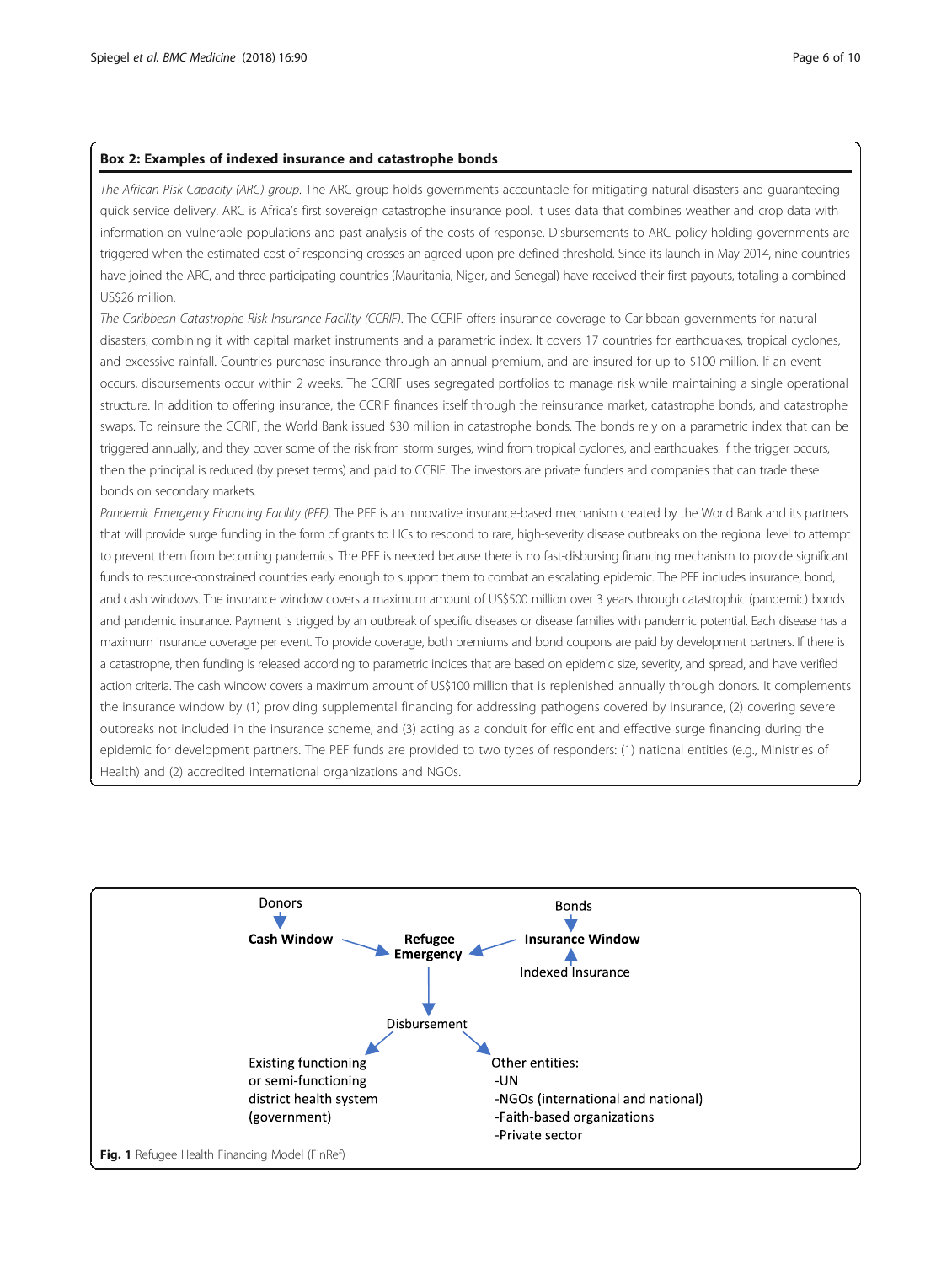bond at a specified later date could be provided to reduce risk. However, with this mechanism, funds from different and/or more traditional sources would have to be found to eventually pay back the bond holders; and (2) Longer-term bonds with their implicit risk could be issued with no guarantee of repayment of the principal. These bonds would have higher yields than the short-term bonds previously discussed.

The indexed insurance window could consist of insurance financed by the private sector, multi-lateral and bi-lateral organizations, and UN agencies with clear parametric indices. For example, the UNHCR expends millions of dollars each year on health services for refugees. Some of these funds could be "set aside" for health insurance pre-emergency for host countries. The parametric indices need to be developed and verified, but some examples could include: (1) the Fragile States Index, which is a critical tool that identifies key factors that push a state towards the brink of failure  $[15]$  $[15]$ , and  $(2)$  a specified number of refugees crossing a border. However, considerable analysis needs to occur to decide which, if any, indicators are measurable and predictable. When possible, funds should go to government-level offices that manage health systems and are responsible for integrating refugees. Existing health systems, whether functional or semi-functional, will likely need increased capacity and support from the UN and NGOs. If national health systems at the district level are not functional or cannot sufficiently address the emergency needs of refugees, then other entities should receive the funds. These entities include the UN, international and national NGOs, faith-based organizations, and in some rare circumstances the private sector (e.g., mostly privatized health systems, such as the one in Lebanon). As with all financial instruments, there are potential benefits as well as risks that must be examined according to context. For FinRef specifically, issues such as market speculation must be considered, particularly in a humanitarian context where refugees are so reliant upon external support. Since the objective is to have refugees integrated into national health systems with funds used to improve the system for both nationals and refugees, incentives and agreements should be put into place with these entities to ensure that once the situation is more stable, refugees and the funding will move from these "parallel" systems to national systems. Doing so will require building capacity of the latter.

## Grants and loans to refugee-hosting governments

The humanitarian-development nexus has been recognized as a major challenge for decades [\[4](#page-8-0)]. How can humanitarian and development actors work with

governments to implement resilient and integrated programs that will benefit nationals and refugees? In 2016, the World Bank established a \$2 billion window under international development assistance (IDA) to support refugee-hosting LICs. Such a new window was justified because LICs rarely, if ever, use their own scarce resources to cover non-nationals. IDA countries that host more than 25,000 refugees or have a population that is more than 0.1% refugees can access these funds. Countries will submit a forced displacement strategy note that explains how these funds will strategically be used to support their citizens and refugees.

In 2016, the World Bank also launched the Global Concessional Financing Facility (GCFF), which provides financial support to MICs addressing humanitarian crises. While relying on grants from donor countries, it leverages its money to yield four times the amount for concessional financing through long-term loans with low interest. The GCFF will expand to a global scale (Box 3)  $[16]$  $[16]$  $[16]$ . Further research is needed to show that refugees together with the assistance that comes with them help to improve the host economies [[4](#page-8-0)].

## Box 3: The Global Concessional Financing Facility

The Global Concessional Financing Facility (GCFF) provides financial support to MICs impacted by refugee crises across the globe. It bridges the gap between humanitarian and development assistance and strengthens the resilience of countries impacted by refugee crises by assisting both host communities and refugees. It supports policy reforms and programs in areas such as education, health, and job creation to create sustainable development outcomes.

The GCFF builds upon the Concessional Financing Facility for the Middle East and North Africa, expanding it globally to MICs. Both are part of the World Bank's Global Crisis Response Platform, which responds to crises by combining knowledge, resources, and financial tools in a manner that emphasizes systematic, scaled-up support.

The GCFF relies on grants from donor countries, but it leverages every dollar to yield four times the amount for concessional financing (long-term loans with low interest). The project facilitates the coordination among humanitarian agencies and development banks, so that they respond to refugee emergencies together. Its current goal is to raise US\$1 billion in grants for Jordan and Lebanon, as well as US\$500 million in grants for other MICs, during the next 5 years. In doing so, the GCFF would generate US\$6 billion as concessional financing.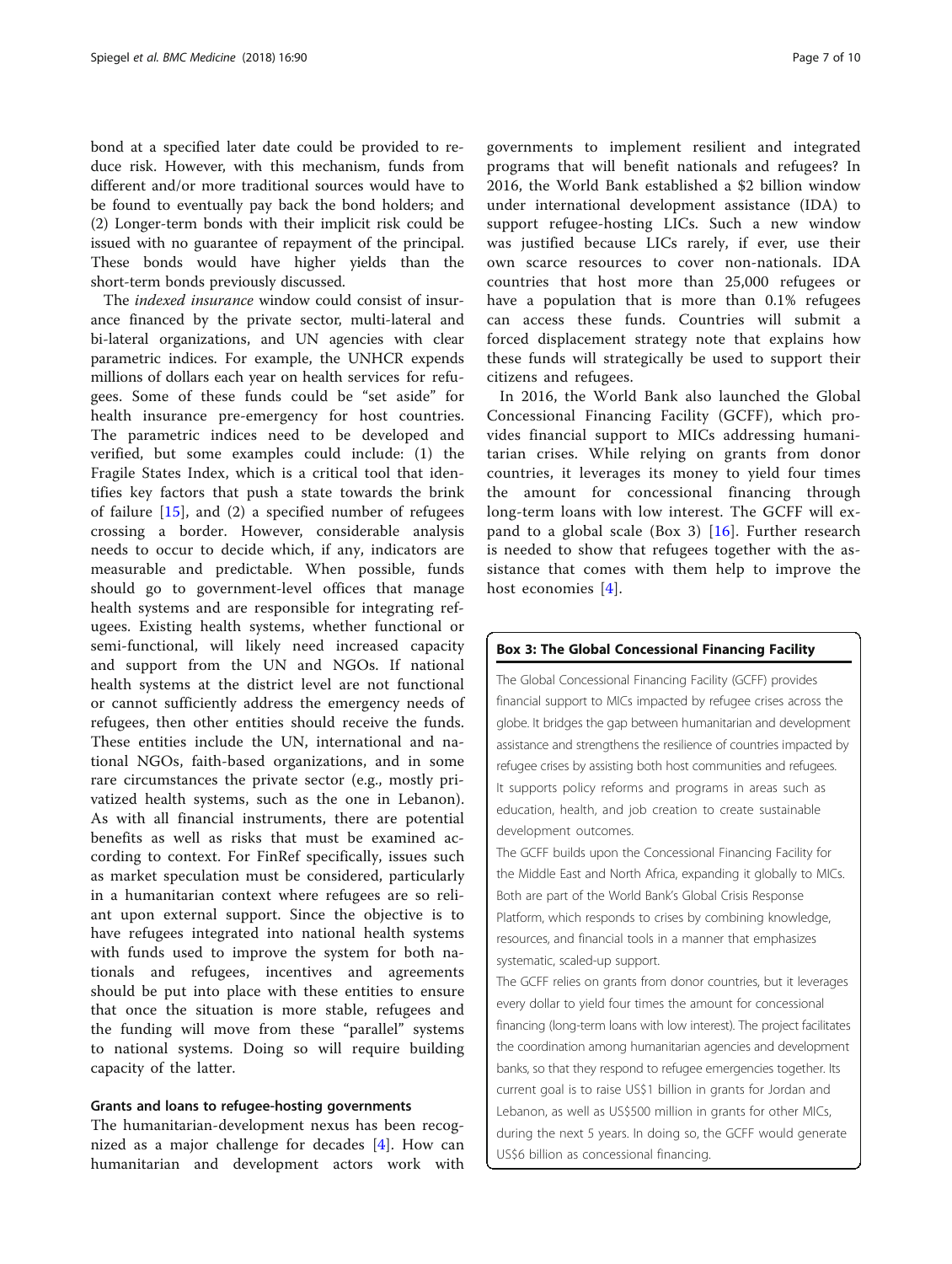Grants and low-interest, long-term concessional loans to LICs and MICs hosting refugees are a new financial tool to incentivize host governments to develop strategies that take into account the needs of their nationals as well as refugees. In terms of health services for refugees, it is likely that such financing mechanisms will be mostly used in post-emergency protracted settings for refugees in and outside of camps. We would advocate that the objective of such grants and loans should be to integrate health services for refugees into national health systems when they are functioning and to improve semi-functioning national health systems; in both scenarios, these funds should ultimately improve health services for nationals while allowing the refugees to benefit as well.

There are many refugee camps throughout the world that continue to provide parallel health services to refugees. Some are in remote areas, while others are near more populated locales. The UNHCR continues to fund these parallel health services, primarily through international and national NGOs. For the most part, refugees have limited or no livelihoods in these camps, and thus health services remain free of charge. In these protracted refugee camps, mortality rates are generally lower and maternal-child health outcomes are generally better compared with those of the host country nationals [[17](#page-9-0), [18\]](#page-9-0). Furthermore, surrounding host nationals often use the health services provided in these camps. We recommend that these parallel health services in protracted refugee camps end, and that the funding for these services be used to improve the national health systems while allowing refugees to access such systems—again, only when such national systems exist or could be improved to be functional. There is the possibility that the quality of services that the refugees receive in these protracted camp settings would be lower in the national systems. However, equity and social cohesion aspects need to be considered, which is why a UNHCR principle is to provide a level of services to refugees that is similar to that received by nationals in that area [\[2](#page-8-0)]. There will likely be many challenges in moving from parallel to integrated services in these protracted refugee camps. Beyond political complications, an initial injection of funds may be necessary to allow the transition to succeed.

## Role of remittances

Numerous health access and utilization surveys have documented that refugees pay out-of-pocket expenses for their health care, particularly those refugees outside of camps. A rather extreme example is in Jordan, where the non-Syrian refugees pay expensive non-Jordanian health care rates compared to the Syrian refugees. In 2016, 44% of the interviewed non-Syrian refugee households spent an average of Jordanian dinar (JOD) 116.9 (43%) on health care during the last month of the interview, although their combined monthly income is JOD 273.4 [[19\]](#page-9-0). In many countries, refugees are not officially allowed to work, and thus they earn their money from unofficial work, borrowing, and remittances.

Remittances are an important part of money flow and revenue globally. For example, economic migrants are now sending earnings to families and friends in developing countries at levels above \$441 billion, which is three times the volume of official aid flows. Remittances constitute more than 10% of the gross domestic product (GDP) in approximately 25 developing countries, and they increase investments in health, education, and small businesses in various communities [\[20\]](#page-9-0). Research on remittances during refugee contexts is scarce, but it is assumed that they have a positive impact on the wellbeing of those receiving them [[21](#page-9-0), [22\]](#page-9-0). Remittances may help refugees pay for user fees or medicines, but they should not be relied on as a substitute for health financing. Rather, facilitating remittances can complement these initiatives.

The role of remittances in refugee settings needs to be better understood, and certain actions should be explored to make remittances flow more fluidly and efficiently in such settings. These include exploring methods to reduce or eliminate surcharges specific to refugees, working with remittance agencies to ensure that certain types of refugee identification are accepted, and working with specific countries to develop national policies that facilitate the sending and receiving of remittances.

## Innovative method of purchasing projects and services: pay for performance

Pay for performance (P4P) is an umbrella term for financing initiatives aimed at improving the quality, efficiency, effectiveness, and the overall value of health services. It shifts financial risk from a traditional funder, usually a government, to a new investor who provides upfront capital to scale an evidence-based program to improve outcomes. Targets are set for service providers to achieve. Achieving these targets not only improves service delivery but should also reduce the costs, and the savings generated are then used by the local government or donor to pay back investors over time. In theory, repayment only occurs if the program is successful, so investors assume the risk. Outcomes are measured according to pre-defined metrics and are verified by an independent agency. The P4P contracts have financing agreements that provide upfront capital to support service delivery throughout the project period. Depending upon who provides the revenue, this could provide much needed funding from non-traditional donors, particularly the private sector. P4P requires time in order to undertake in-depth assessments requiring significant data, set up the financial arrangements, and negotiate among the various partners [[23](#page-9-0)–[25](#page-9-0)].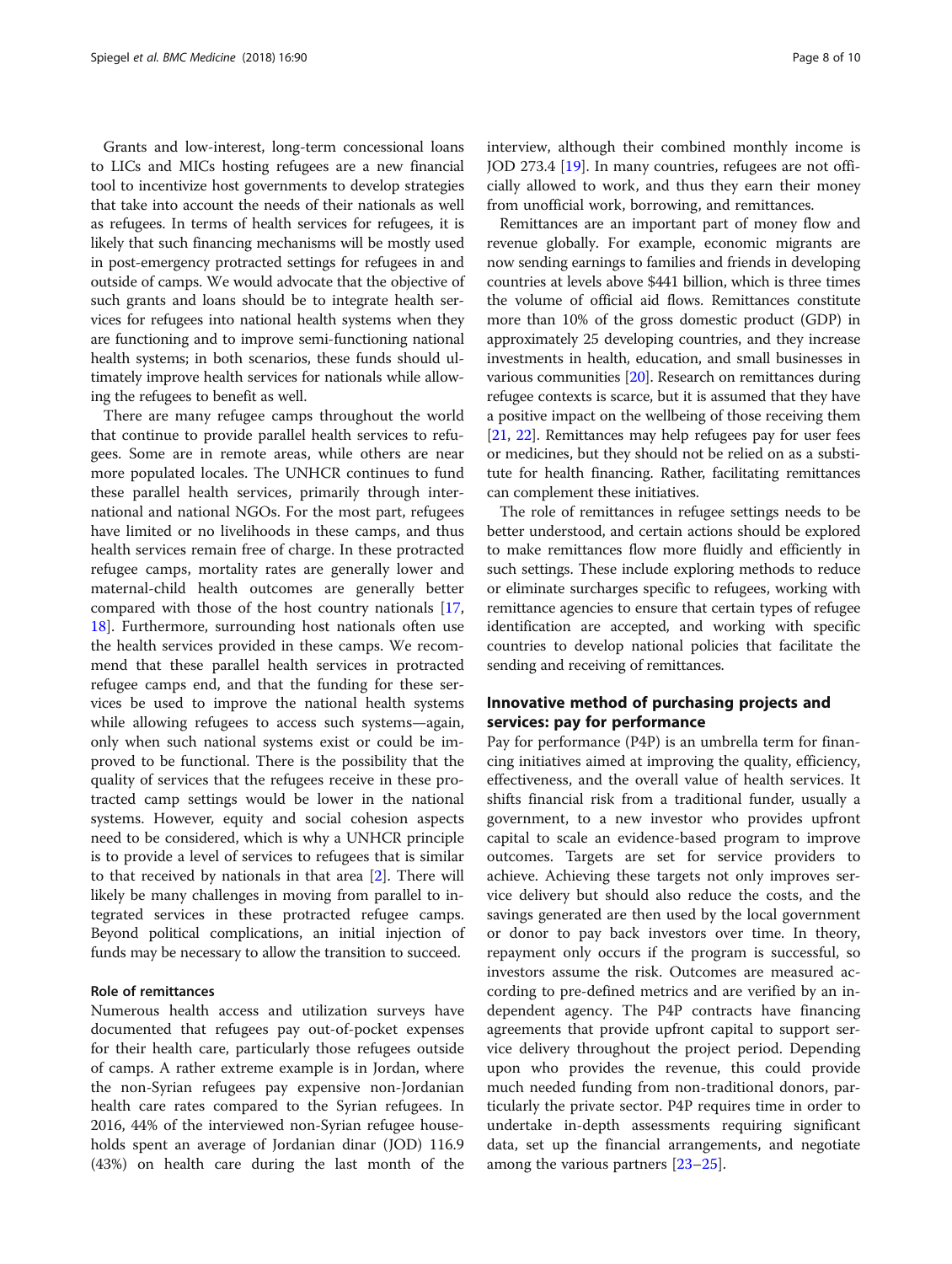<span id="page-8-0"></span>P4P requires a great deal of preparation, specific data, and measurement of impact indicators that are rarely available at the beginning and early stages of an emergency. Some reviews of P4P have not found significant improvements in health outcomes, and more research is needed on the exact mechanisms through which incentives and ancillary components operate [\[25](#page-9-0), [26](#page-9-0)]. Furthermore, during the acute phase of an emergency, one generally addresses the health system in a comprehensive manner, which makes it difficult for P4P to be applied. Consequently, we recommend trialing P4P in refugee settings for specific interventions that are relatively easy to measure and where evidence already exists of their efficacy and effectiveness. These include increasing vaccination coverage (measured as fewer measles or cholera outbreaks), improving birth outcomes (measured as deliveries with a skilled birth attendant), and reducing deaths due to a malaria (measured as spraying, bed nets, rapid diagnostic tests, following treatment protocols, etc.). These specific interventions all are possible to implement and measure in protracted refugee settings, particularly in refugee camps. Measurements of numerators and denominators are more easily obtained in camps then in out-of-camp settings, and partners are often international or national NGOs with clear roles and responsibilities. Refugees have fewer choices regarding services in camps than out of camp. Therefore, P4P has an important, but relatively limited role in the delivery of specific health interventions in protracted refugee settings, particularly camps.

At a time when funding is insufficient and being reduced for protracted and forgotten refugee settings, P4P would allow for private sector funds to possibly finance some of these types of interventions. Furthermore, the effectiveness of the service providers to deliver these interventions would increase while the costs may decrease. Therefore, P4P is appropriate in protracted refugee settings, particularly camps, when addressing specific health interventions, but not for broad health systems issues. It is a risk-transfer modality that is dependent upon planning.

## Conclusion

The number and protracted settings of refugees and consequently their health needs are increasing, and there is insufficient funding from HICs to address them. By learning from innovative health funding from other situations and adapting them to refugee-specific contexts, existing funding can be used more effectively, additional funding from non-traditional sources such as the private sector and donors who typically provide to development scenarios can increase, and such funding could benefit national health systems as well as refugees.

Donors, investors, hosting governments, UN agencies, and NGOs will need to be prepared to trial different funding schemes according to different refugee contexts, as many unanswered questions need to be explored. This article provides numerous possibilities of novel and innovative health funding mechanisms for refugees. We hope that it will serve as the basis for numerous and diverse organizations and investors to explore these opportunities.

#### Abbreviations

ARC: African Risk Capacity (group); CBHI: Community-based health insurance; CCRIF: Caribbean Catastrophe Risk Insurance Facility; FinRef: Refugee Health Financing Model; GCFF: Global Concessional Financing Facility; GDP: Gross domestic product; HIC: High-income country; HISE: Health insurance scheme; IDA: International development assistance; JOD: Jordanian dinar; LIC: Lowincome country; MIC: Middle-income country; NGO: Non-governmental organization; P4P: Pay for performance; PEF: Pandemic Emergency Financing Facility; UN: United Nations; UNHCR: United Nations High Commissioner for Refugees

#### Acknowledgements

We acknowledge Richard Brindle, Fidelis Insurance; Reshma Ramachandran, Johns Hopkins Bloomberg School of Public Health (JHSPH); Krishna Rao, JHSPH; and Rocio Schmunis, World Bank.

#### Funding

A grant from the World Bank Group was provided to Paul Spiegel for this work. The grant was independent, and the World Bank Group had no direct influence on the final product.

#### Authors' contributions

PS researched the paper, undertook all interviews, and wrote and edited the paper; RC researched the paper, participated in some of the interviews, and edited the paper; and AT helped with the conceptualization of the paper, participated in some of the interviews, and edited the paper. All authors read and approved the final manuscript.

#### Ethics approval and consent to participate

The JHSPH's institutional review board declared this debate article to be exempt as the research is all from secondary sources.

#### Competing interests

The authors declare that they have no competing interests.

#### Publisher's Note

Springer Nature remains neutral with regard to jurisdictional claims in published maps and institutional affiliations.

#### Received: 18 December 2017 Accepted: 4 May 2018 Published online: 15 June 2018

#### References

- 1. Figures at a glance. <http://www.unhcr.org/en-us/figures-at-a-glance.html> Accessed 27 Jul 2017.
- 2. Global Strategy for Public Health Public Health HIV and Reproductive Health - Food Security and Nutrition- Water, Sanitation and Hygiene (WASH), 2014–2018. <http://www.unhcr.org/530f12d26.pdf> Accessed 15 Mar 2017.
- 3. Spiegel PB. The humanitarian system is not just broke, but broken: recommendations for future humanitarian action. Lancet. 2017; [https://doi.](https://doi.org/10.1016/S0140-6736(17)31278-3) [org/10.1016/S0140-6736\(17\)31278-3.](https://doi.org/10.1016/S0140-6736(17)31278-3)
- 4. World Bank Group. Forcibly displaced: toward a development approach supporting refugees, the internally displaced, and their hosts. Washington, DC.: World Bank Group; 2017. [https://openknowledge.worldbank.org/](https://openknowledge.worldbank.org/handle/10986/25016) [handle/10986/25016](https://openknowledge.worldbank.org/handle/10986/25016). Accessed 10 Mar 2017.
- 5. Clarke D, Dercon S. Dull disasters: how planning ahead will make a difference. Oxford: Oxford University Press; 2016.